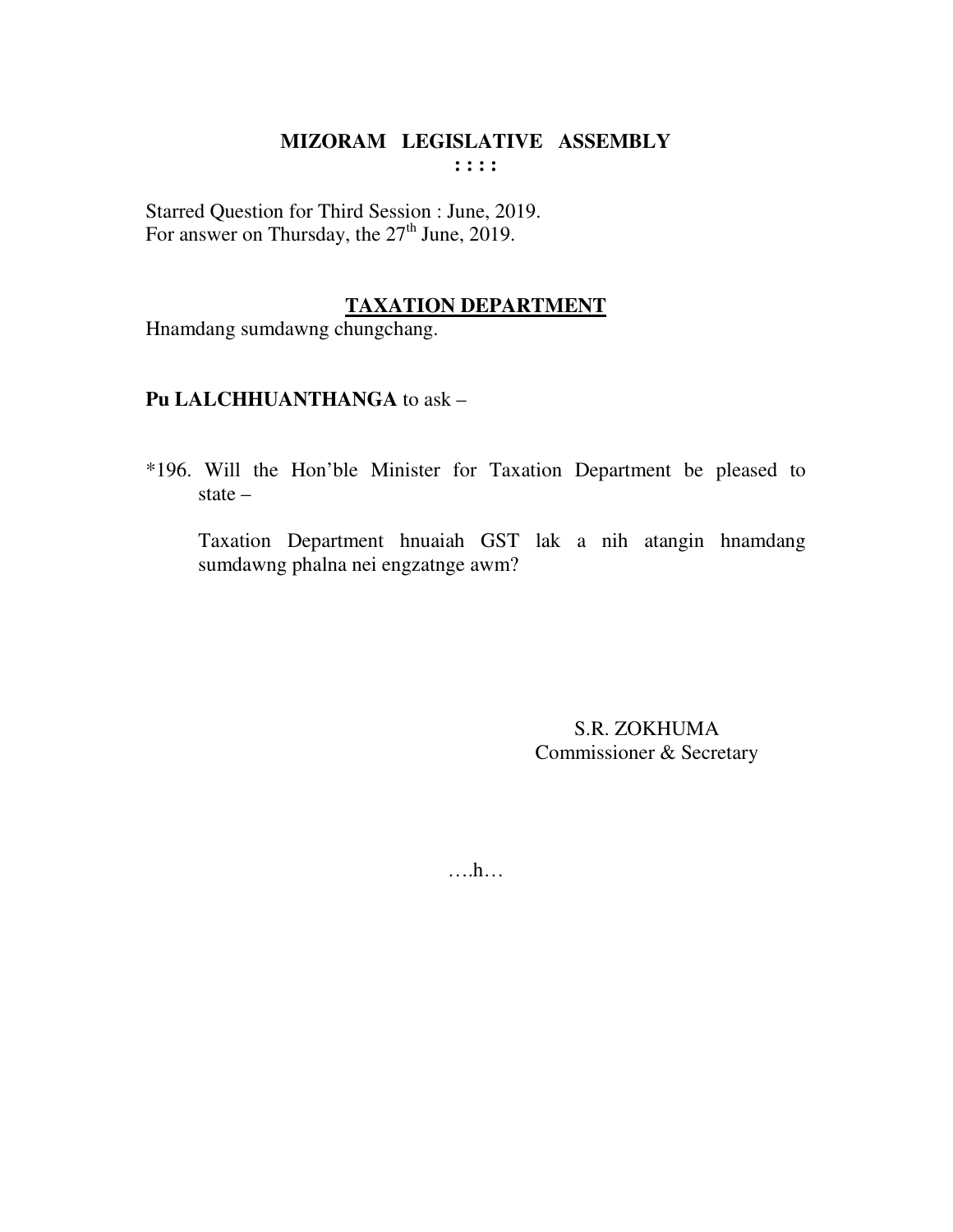**: : :** 

Starred Question for Third Session : June, 2019. For answer on Thursday, the 27<sup>th</sup> June, 2019.

# **FOOD, CIVIL SUPPLIES & CONSUMER AFFAIRS DEPARTMENT**

Department Godown mimal ina luah chungchang.

# **Pu V.L.ZAITHANZAMA** to ask –

- \*197. Will the Hon'ble Minister for Food, Civil Supplies & Consumer Affairs Department be pleased to state –
	- (a) Vairengte-a mi Supply Godown, Department-in a hman tawh loh godown mimal luahtute hming min hrilh thei em?
	- (b) A luah man thla khatah engzatnge an pek?
	- (c) Eng bungrua dah nan nge an hman?

S.R.ZOKHUMA Commissioner & Secretary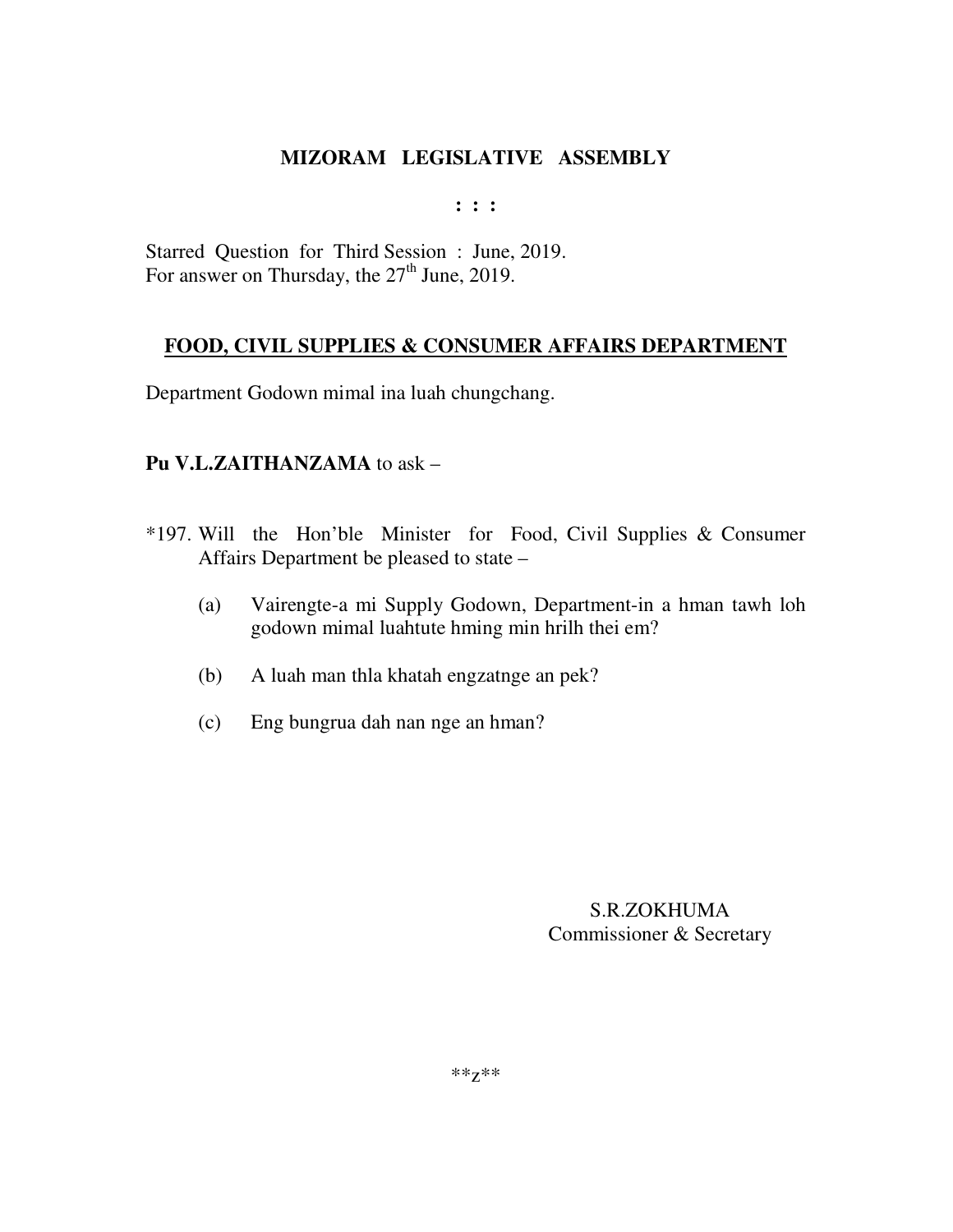Starred Question for Third Session : June, 2019. For answer on Thursday, the  $27<sup>th</sup>$  June, 2019.

# **HIGHER & TECHNICAL EDUCATION DEPARTMENT**

Mizoram University Southern Campus, Lunglei chungchang.

# **Pu VANLALTANPUIA** to ask –

- \*198. Will the Hon'ble Minister for Higher & Technical Education Department be pleased to state –
	- a) Mizoram University Southern Campus, Lunglei hi din a nih theih nan engtia thui nge hma lak a nih tawh ?
	- b) Eng department or subject te nge hawn tum a nih?

 S.R. ZOKHUMA Commissioner & Secretary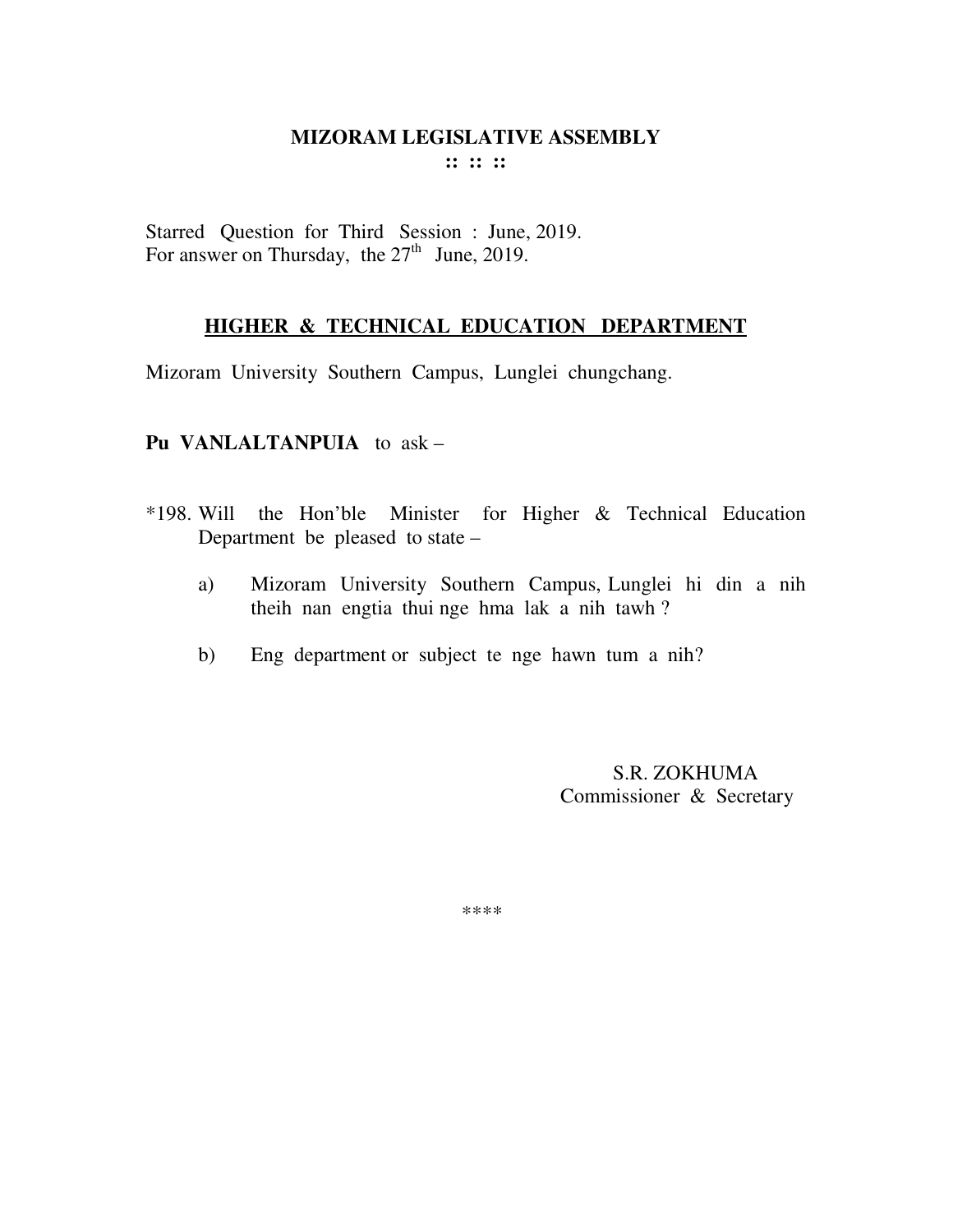$: : :$ 

Starred Question for Third Session: June, 2019.<br>For answer on Thursday, the 27<sup>th</sup> June, 2019.

# **TAXATION DEPARTMENT**

Vairengte check gate chungchang.

#### Pu VANLALHLANA to ask -

\*199. Will the Hon'ble Minister for Taxation Department be pleased to state  $-$ 

Vairengte check gate hi GST lak anih hnuah khar a ni em?

S.R.ZOKHUMA Commissioner & Secretary

 $***Z***$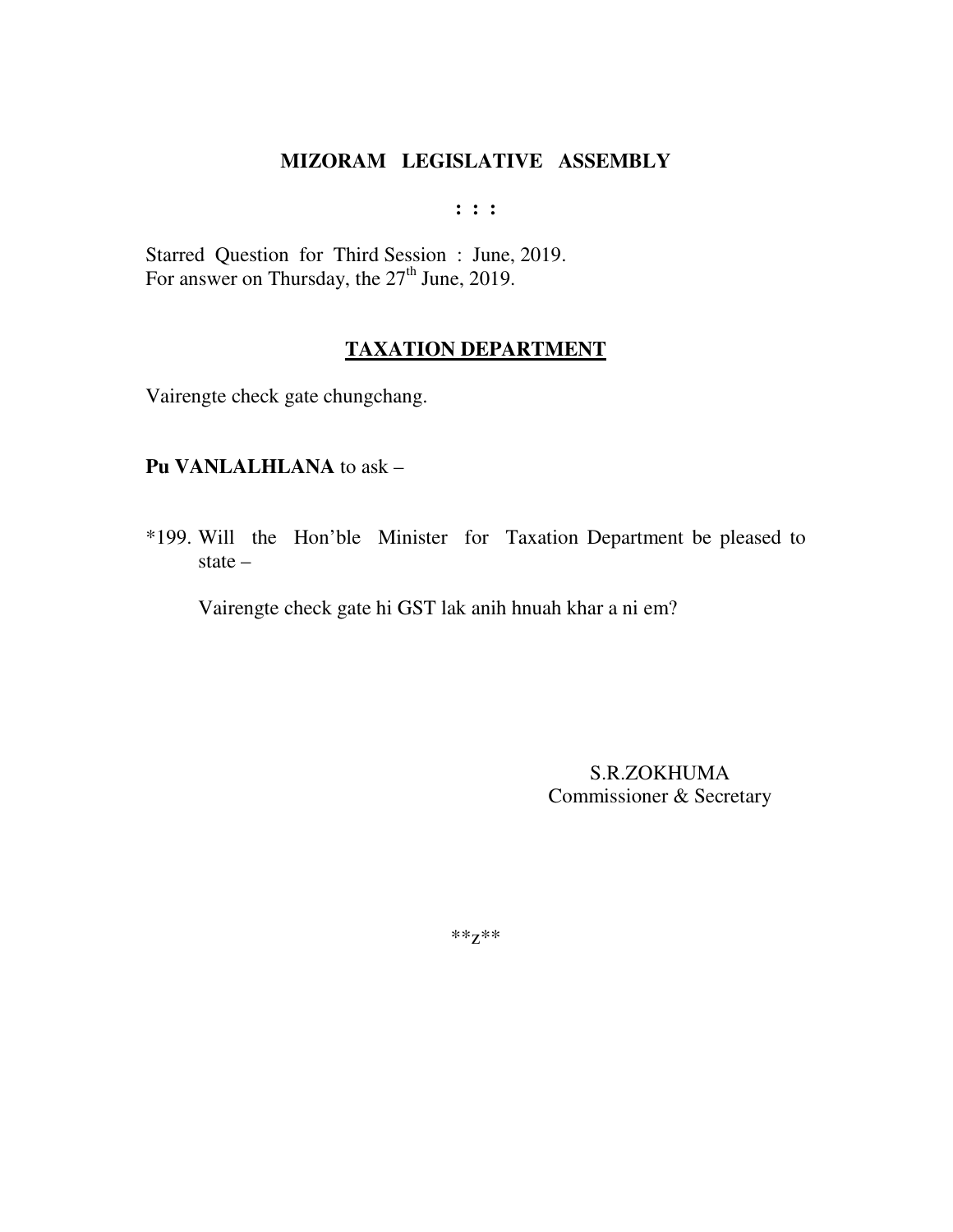**: : : :** 

Starred Question for Third Session : June, 2019. For answer on Thursday the  $27<sup>th</sup>$  June, 2019.

# **FOOD, CIVIL SUPPLIES & CONSUMER AFFAIRS DEPARTMENT**

Bukna leh tehna diklo chungchang.

# **Pu LALDUHOMA** to ask –

- \*200. Will the Hon'ble Minister for Food, Civil Supplies & Consumer Affairs Department be pleased to state –
	- (a) Mizoram-ah hian bukna leh tehna chi hrang hrang te hi kan hmang dik lo hle tih hi sorkar-in a hria em?
	- (b) Tidik tura hmalak a ni em?

 S.R. ZOKHUMA Commissioner & Secretary

\*\*B\*\*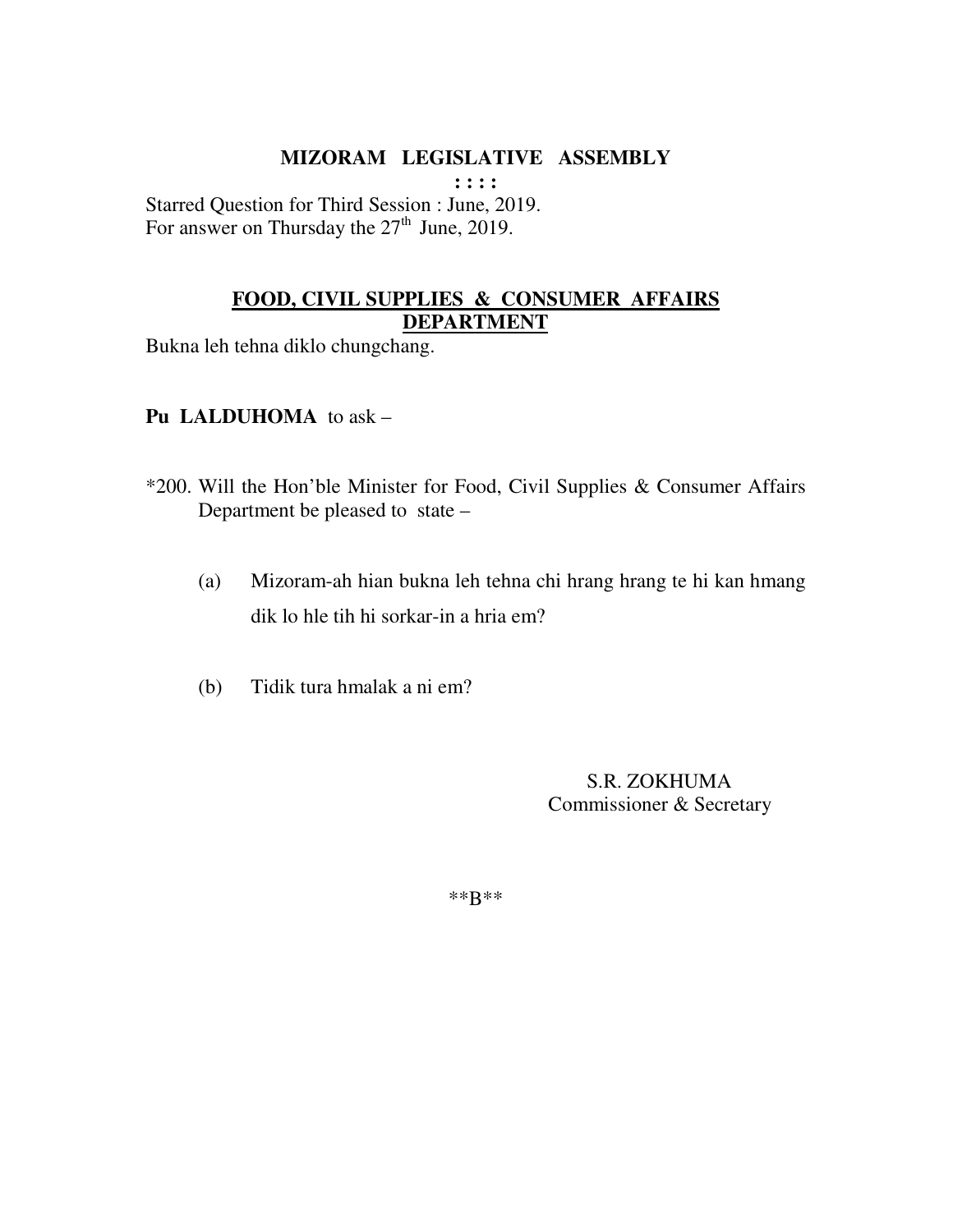**: : :** 

Starred Question for Third Session : June, 2019. For answer on Thursday, the  $27<sup>th</sup>$  June, 2019.

# **TAXATION DEPARTMENT**

GST chungchang.

# **Pu C.NGUNLIANCHUNGA** to ask –

- \*201. Will the Hon'ble Minister for Taxation Department be pleased to state –
	- (a) GST hi Mizoramah engtik atangin nge kan hman tan?
	- (b) Cheng engzatnge Mizoram sorkar-in a hmuh?
	- (c) Engzat percent nge lak a nih?

S.R.ZOKHUMA Commissioner & Secretary

\*\*z\*\*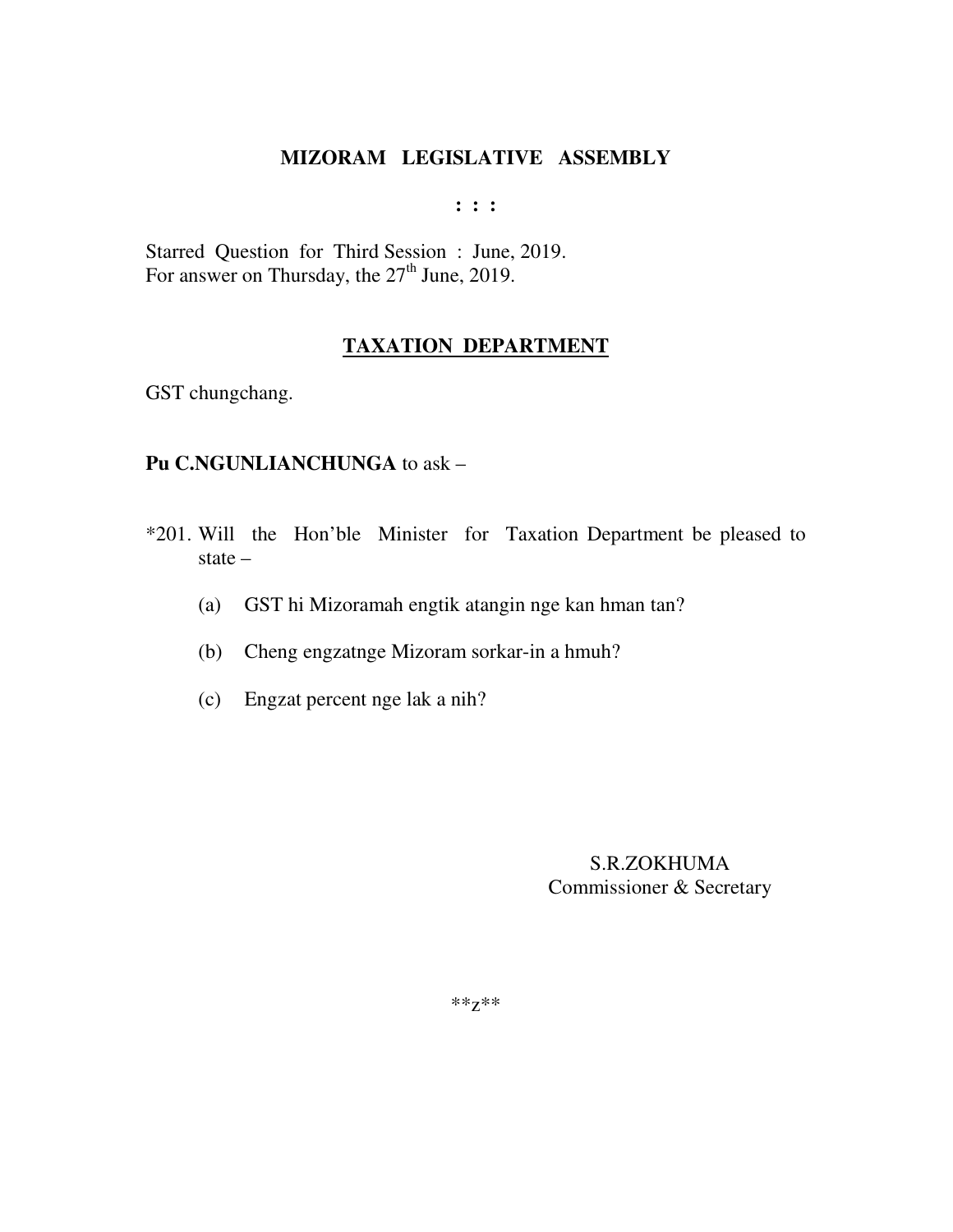$: : :$ 

Starred Question for Third Session: June, 2019. For answer on Thursday, the 27<sup>th</sup> June, 2019.

# **HIGHER & TECHNICAL EDUCATION DEPARTMENT**

Govt. T. Romana College Library chungchang.

# Pu C.LALSAWIVUNGA to ask -

- for Higher & Technical Education \*202. Will the Hon'ble Minister Department be pleased to state –
	- Govt. T. Romana College Library Building sakna tur sum sanction (a) amount engzatnge?
	- Contractor tunge?  $(b)$
	- $(c)$ Building sak rei zawng?
	- NEDP hnuaia sanction amount  $\bar{\tau}$  31 lakh hi pek chhuah tawh a ni  $(d)$  $em?$

# **S.R.ZOKHUMA** Commissioner & Secretary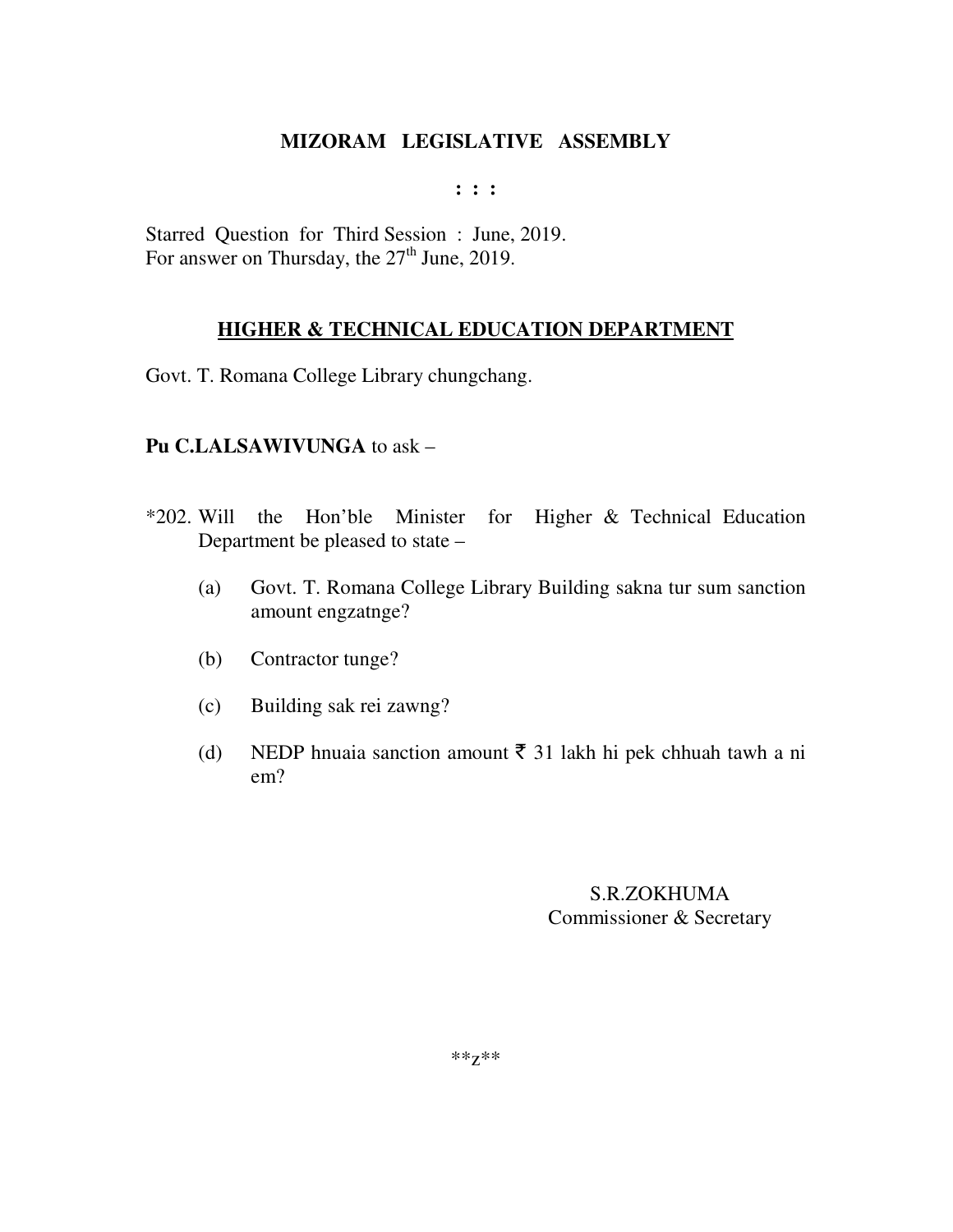Starred Question for Third Session : June, 2019. For answer on Thursday, the  $27<sup>th</sup>$  June, 2019.

**LAND REVENUE & SETTLEMENT DEPARTMENT**

Pukpui khaw hmun ram luah chungchang.

# **Pu VANLALTANPUIA** to ask –

- \*203. Will the Hon'ble Minister for Land Revenue & Settlement Department be pleased to state –
	- a) Pukpui khaw hmun vai Sipaiin an luah sak, kum 1986 a an chhuahsan hi engtikah nge a ram neitute hnenah hlan let a nih ang ?
	- b) He an chhuahsan hmun thenkhat Indian Airforce leh Assam Rifles ten an luah chhunzawm hi eng dan tlawhchhanin nge an luah?
	- c) Ram luah man (land rent) hi eng kum thleng nge pek a nih tawh ?

 S.R. ZOKHUMA Commissioner & Secretary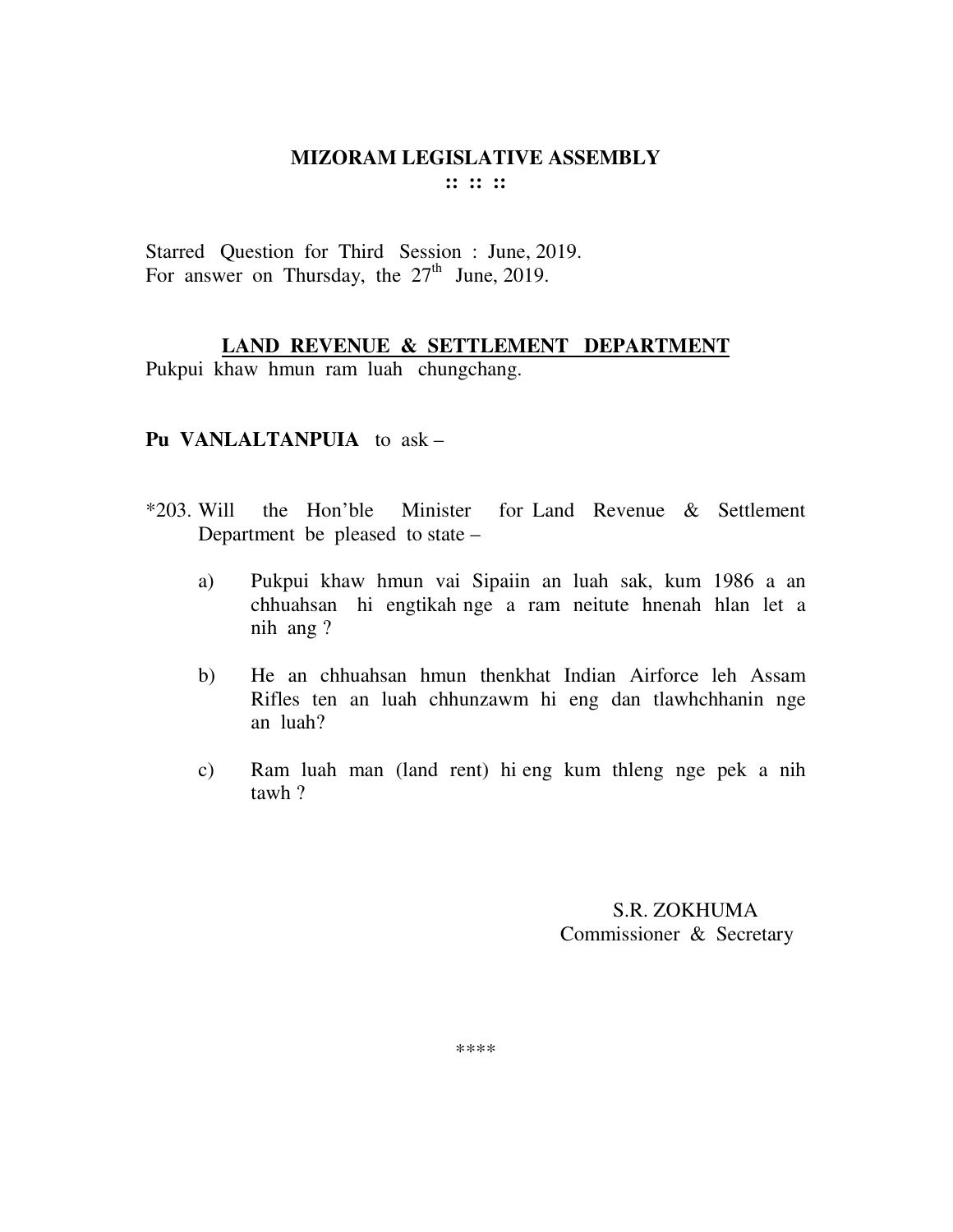**:: :: ::** 

Starred Question for Third Session : June, 2019. For answer on Thursday, the  $27<sup>th</sup>$  June, 2019.

### **FOOD, CIVIL SUPPLIES & CONSUMER AFFAIRS DEPARTMENT**

Gas subsidy chungchang.

### **Pu LALDUHOMA** to ask –

- \*204. Will the Hon'ble Minister for Food, Civil Supplies & Consumers Affairs Department be pleased to state
	- a) Gas Consumer-te hnena subsidy lut har lutuk thin leh lut lo thin hi eng nge a chhan ?
	- b) Chinfel dan kawng zawn a ni em ?

 S.R. ZOKHUMA Commissioner & Secretary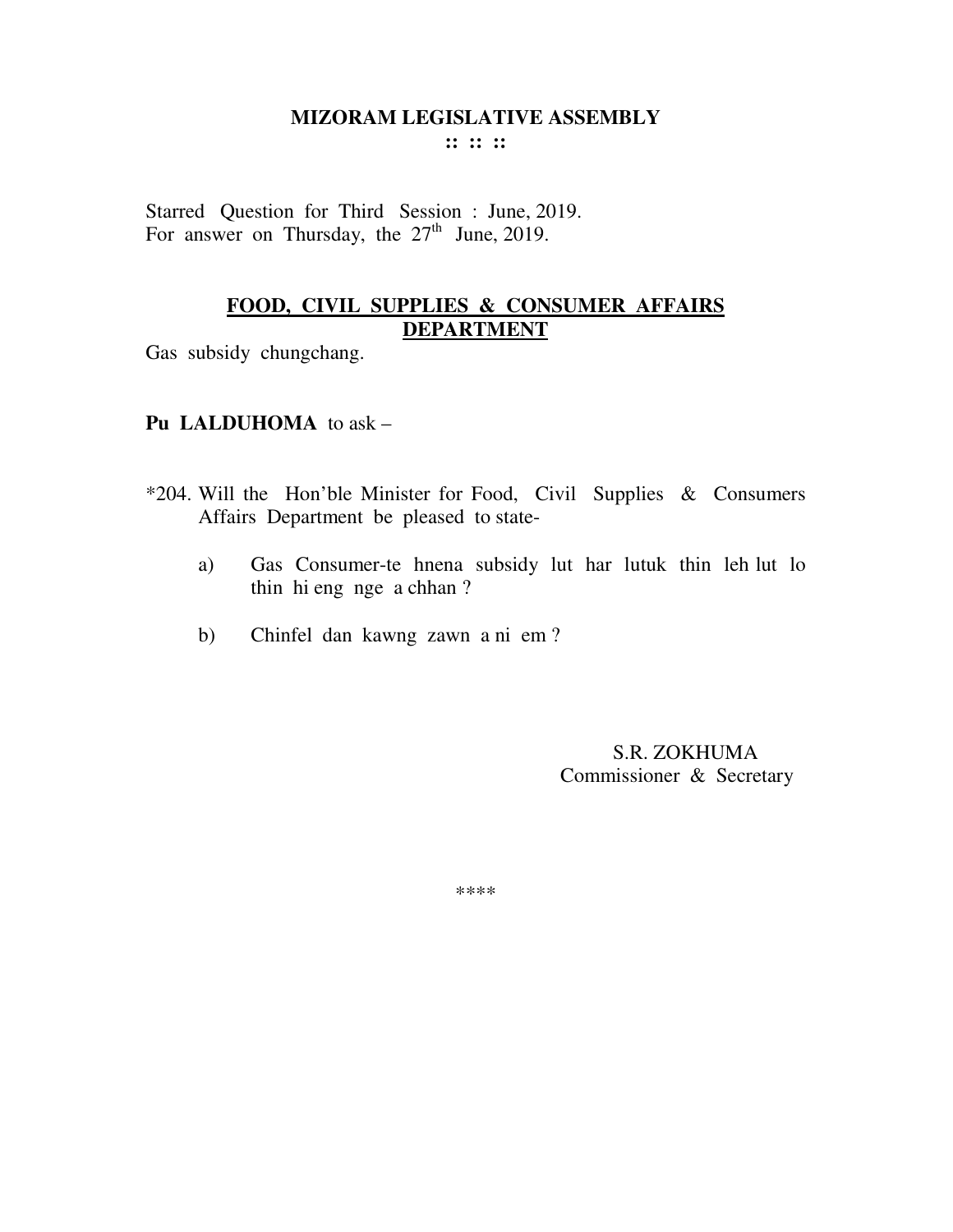Starred Question for Third Session : June, 2019. For answer on Thursday, the  $27<sup>th</sup>$  June, 2019.

# **TAXATION DEPARTMENT**

Professional Tax pek chungchang.

# **Pu LALDUHOMA** to ask –

- \*205. Will the Hon'ble Minister for Taxation Department be pleased to state –
	- a) The Mizoram Professions, Trades, Callings and Employments Acts, 1995 hnuaia Professional Tax pek danah hian hlawh tlem leh hlawh tamin an pek zat inthlau lo lutuk hi siam that theih a ni em?
	- b) Siam that theih a nih chuan siam that tum a ni em?

S.R. ZOKHUMA Commissioner & Secretary

….h…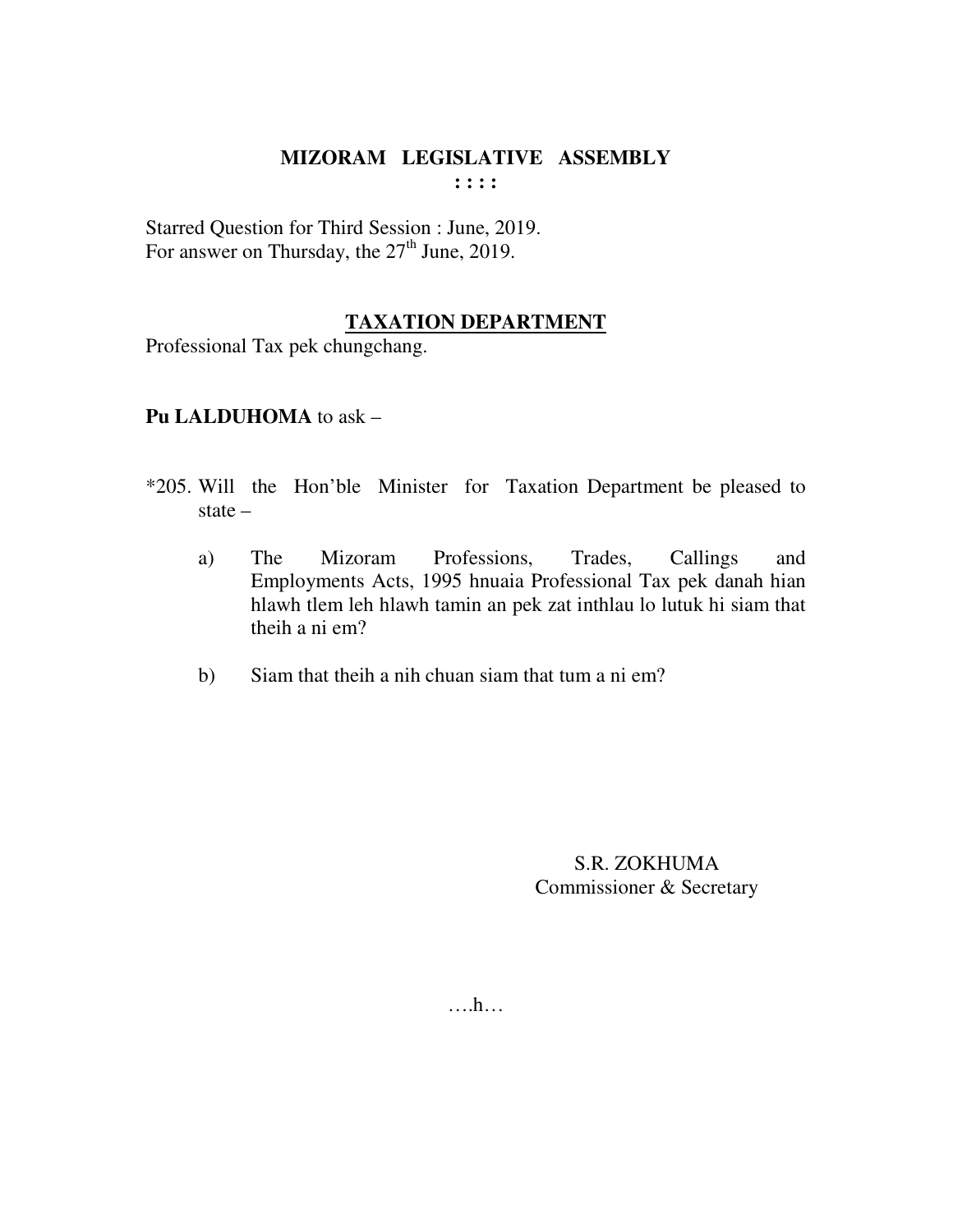Starred Question for Third Session : June, 2019. For answer on Thursday, the  $27<sup>th</sup>$  June, 2019.

#### **PUBLIC HEALTH ENGINEERING DEPARTMENT**

Kamalanagar tui harsatna chungchang.

#### **Pu NIHAR KANTI CHAKMA** to ask -

\*206. Will the Hon'ble Minister for Public Health Engineering Department be pleased to state –

CADC Headquarters, Kamalanagar-a tui harsatna kutkian nan Sorkarin engtinnge hma a lak ?

> S.R. ZOKHUMA Commissioner & Secretary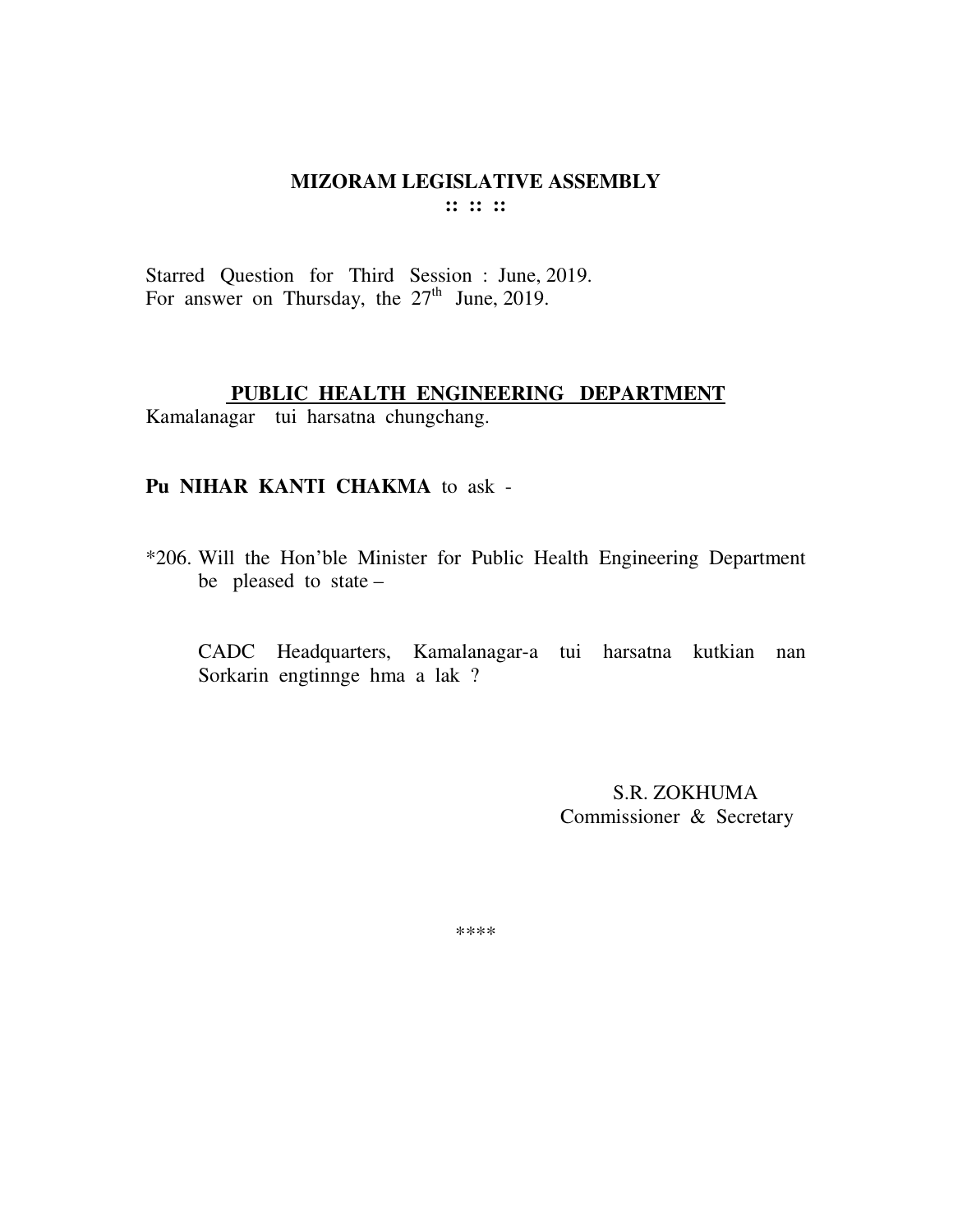Starred Question for Third Session : June, 2019. For answer on Thursday, the  $27<sup>th</sup>$  June, 2019.

# **LAND REVENUE & SETTLEMENT DEPARTMENT**

Surveyor chungchang.

### **PU LALRINSANGA RALTE** to ask -

- \*207. Will the Hon'ble Minister for Land Revenue & Settlement Department be pleased to state –
	- a) Surveyor hi tunah engzat nge kan neih?
	- b) Post ruak engzat nge awm ?
	- c) Surveyor Training Institute, Hualngo hmunah din tumna a awm em ?
	- d) Engchen nge hmalak a nih tawh ?

 S.R. ZOKHUMA Commissioner & Secretary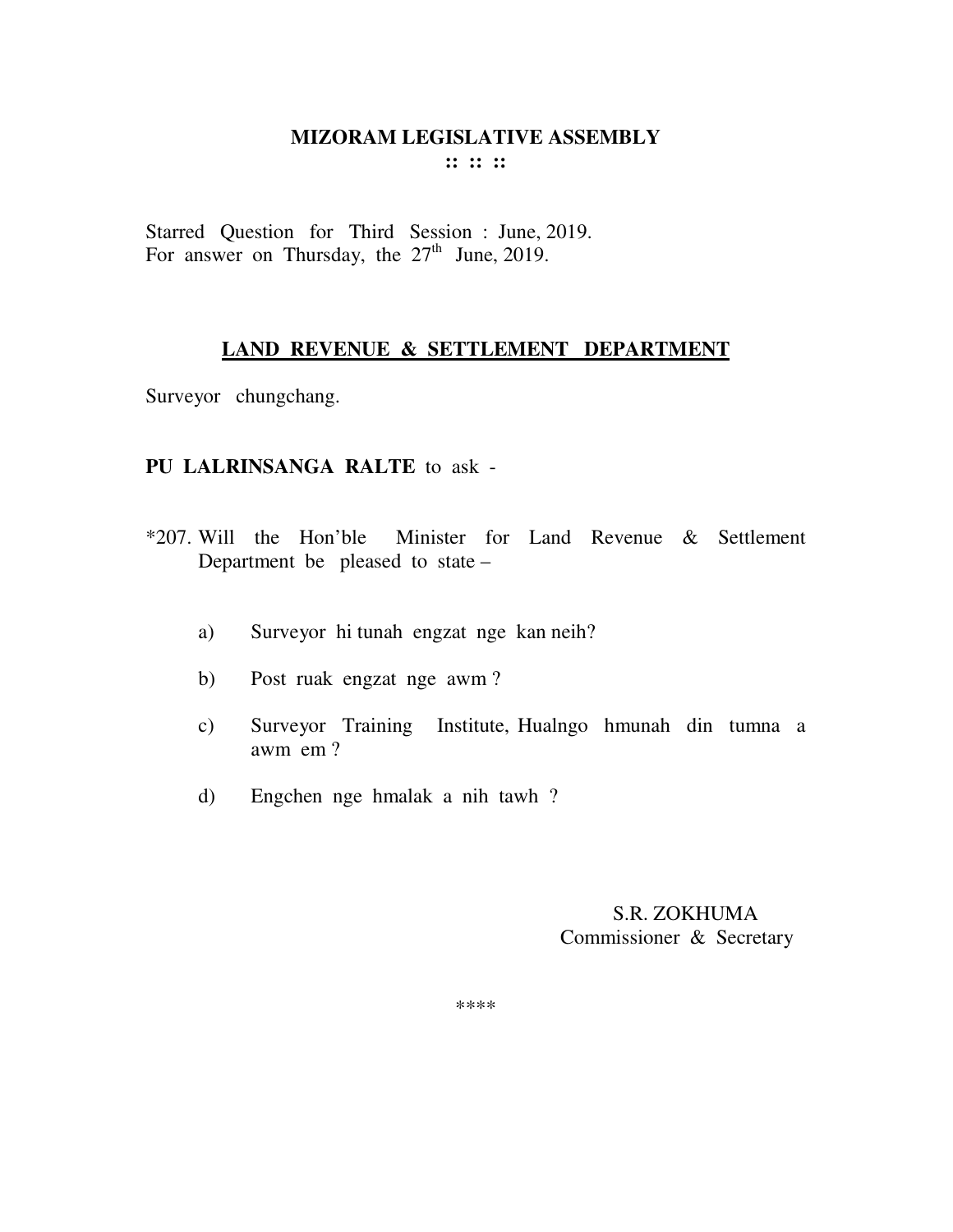Starred Question for Third Session : June, 2019. For answer on Thursday, the  $27<sup>th</sup>$  June, 2019.

## **FOOD, CIVIL SUPPLIES & CONSUMER AFFAIRS DEPARTMENT**

FCS & CA Champhai chungchang.

#### **Dr. ZR THIAMSANGA** to ask -

- \*208. Will the Hon'ble Minister for Food, Civil Supplies & Consumers' Affairs Department be pleased to state –
	- a) Champhai a Legal Metrology Department a thawktu indaih lohna hi dah belh tumna a awm em ?
	- b) Champhai a Food, Civil Supply and Consumer Affairs Department-a weight bridge awm lo khi dah tumna a awm em ?

 S.R. ZOKHUMA Commissioner & Secretary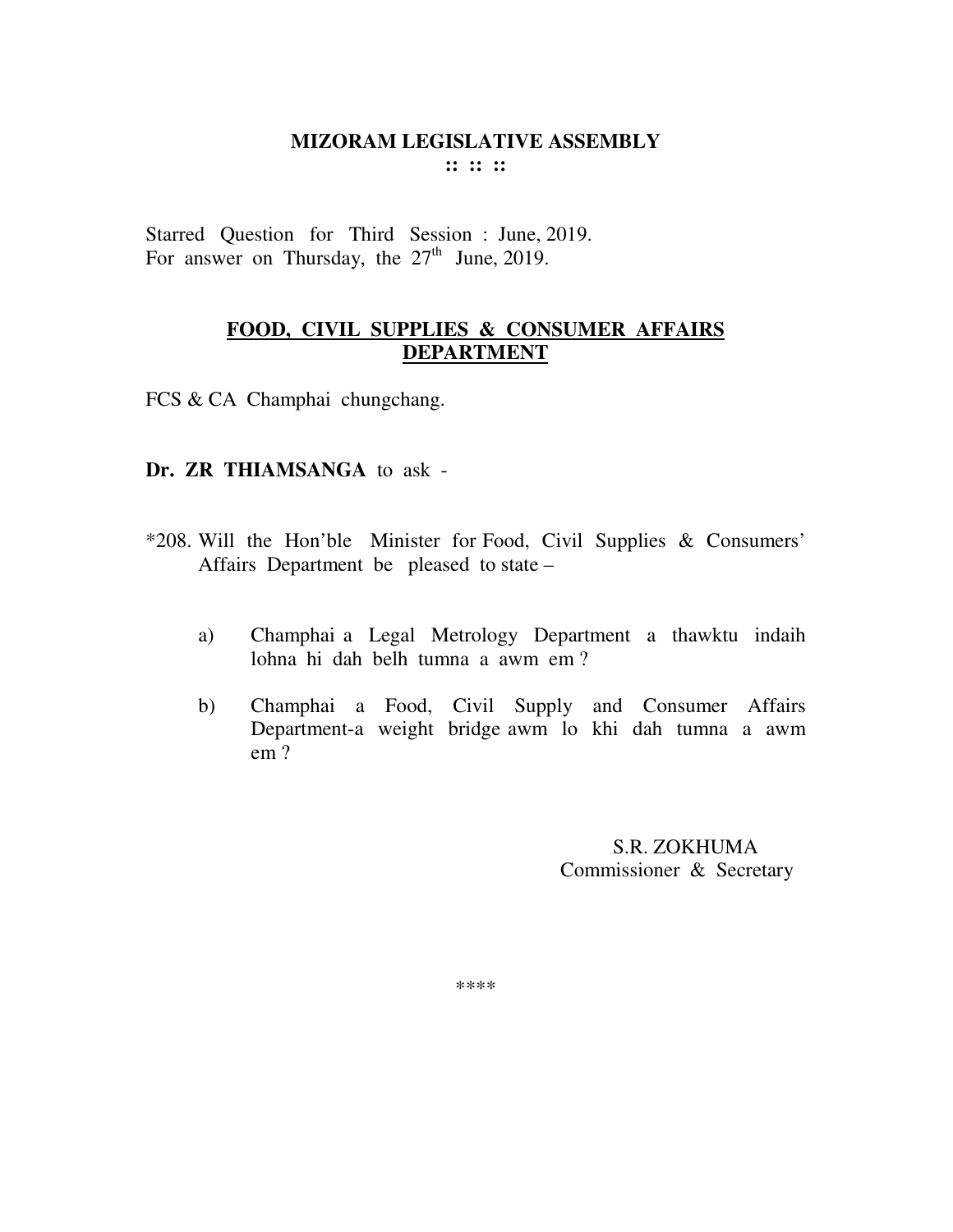Starred Question for Third Session : June, 2019. For answer on Thursday the  $27<sup>th</sup>$  June, 2019.

# **EXCISE & NARCOTICS DEPARTMENT**

Excise force leh state border a outpost dah chungchang.

# **Pu LALRINSANGA RALTE** to ask –

- \*209. Will the Hon'ble Minister for Excise & Narcotics Department be pleased to state –
	- (a) Zu khap a lo nih takah chuan, zu khapna dan kengkawh tur hian Excise force kan neih te hi an in daih ang em?
	- (b) In daih lo ni ta se, Sorkar hian engtia hma lak nge a tum?
	- (c) Inter-state border leh International border-ah te hian outpost hawn belh tumna a awm em? Awm ta se khawi khawiah te nge hawn belh tum a nih?

 S.R. ZOKHUMA Commissioner & Secretary

\*\*B\*\*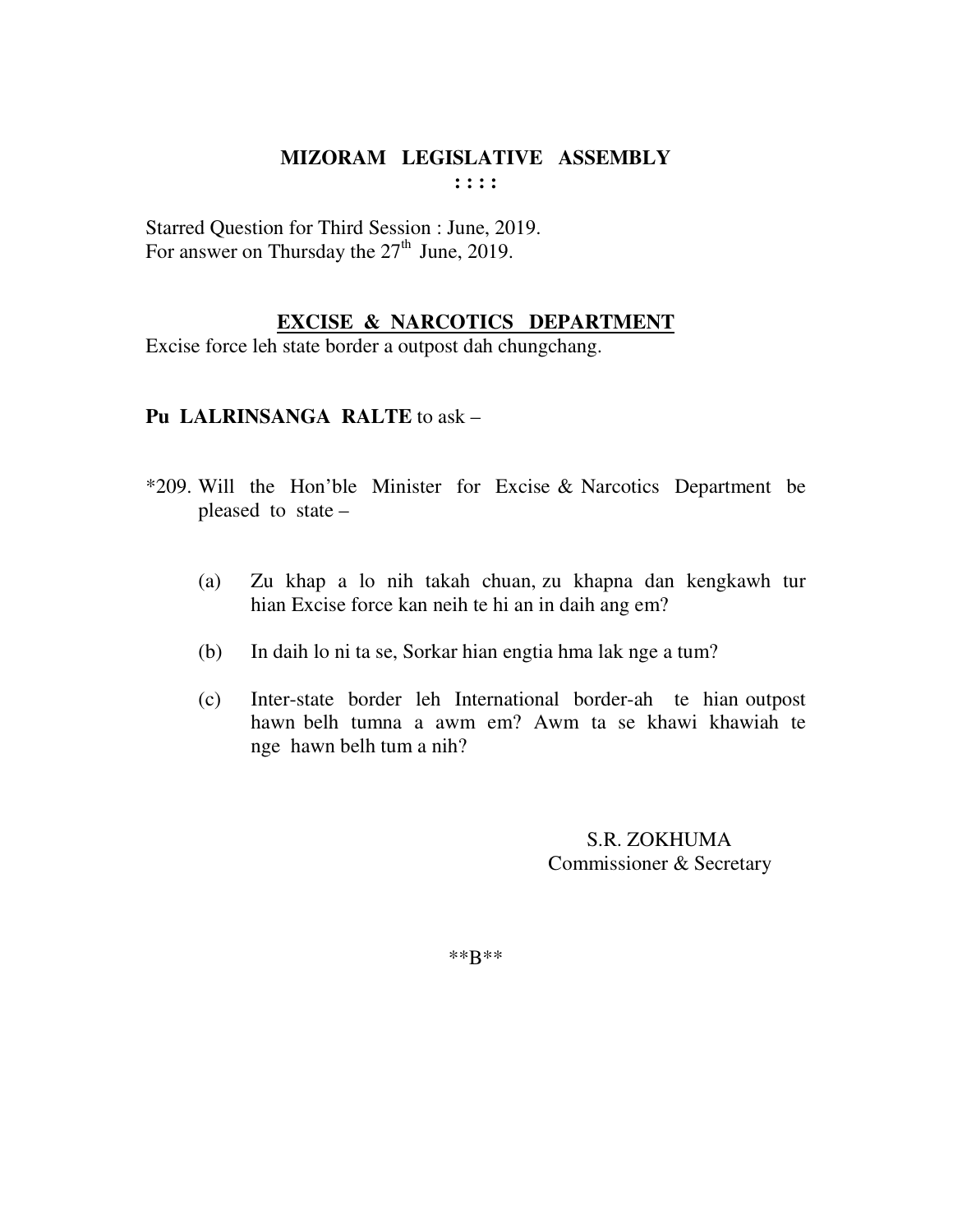Starred Question for Third Session : June, 2019. For answer on Thursday, the  $27<sup>th</sup>$  June, 2019.

# **HIGHER & TECHNICAL EDUCATION DEPARTMENT**

Champhai Tlangsam Women Polytechnic chungchang.

**Dr ZR THIAMSANGA** to ask -

\*210 Will the Hon'ble Minister for Higher & Technical Department be pleased to state –

Champhai Tlangsam a Women Polytechnic Building sak zawh tawh khi function tir tumna a awm em ?

> S.R. ZOKHUMA Commissioner & Secretary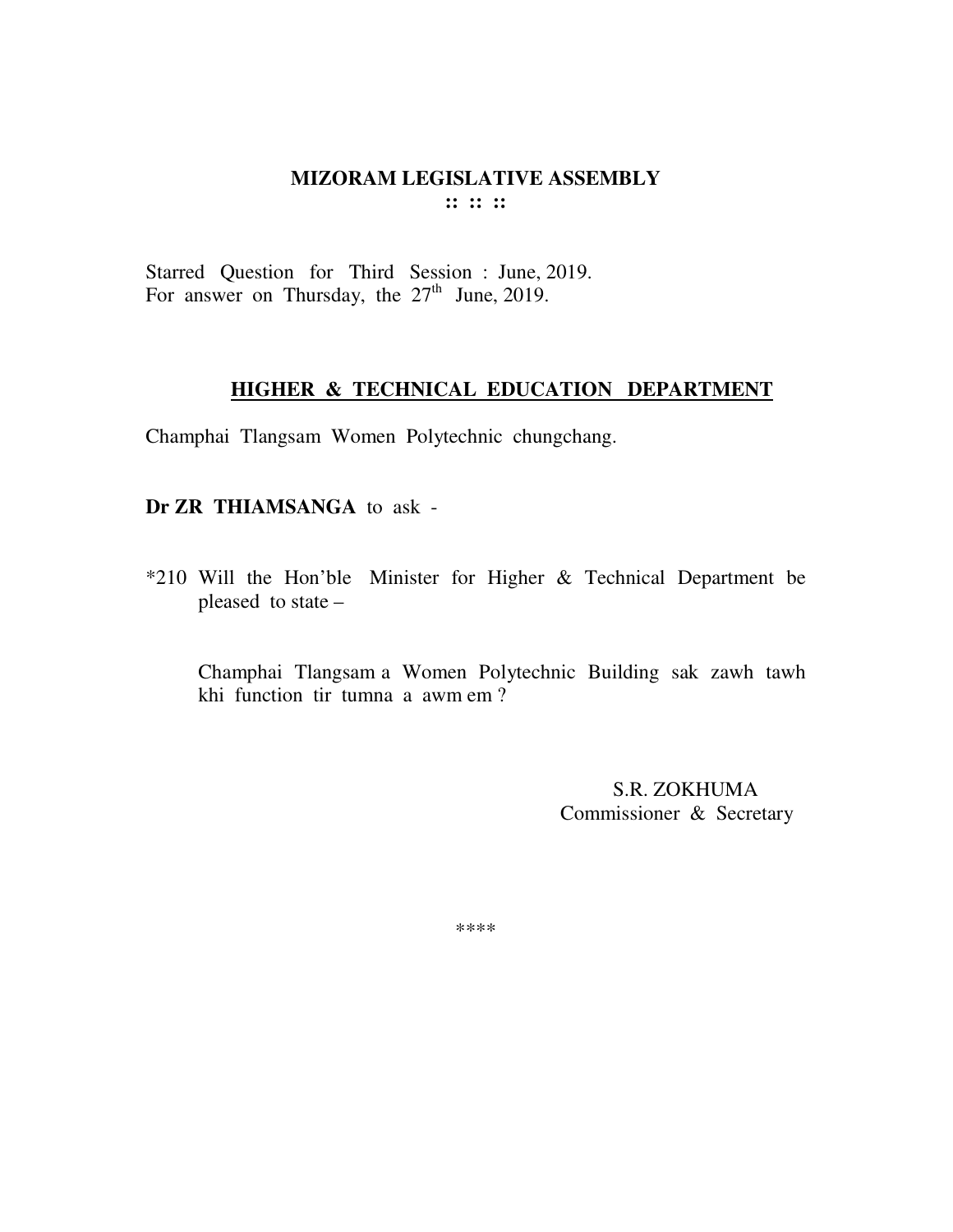#### **MIZORAM LEGISLATIVE ASSEMBLY**  $\mathbf{::} :: \mathbf{::}$

Starred Question for Third Session : June, 2019. For answer on Thursday, the  $27<sup>th</sup>$  June, 2019.

#### PUBLIC HEALTH ENGINEERING DEPARTMENT

Lunglei Greater Water Supply scheme chungchang.

#### Pu VANLALTANPUIA to ask -

- $*211.$  Will the Hon'ble Minister for Public Health Engineering Department be pleased to state -
	- Lunglei Greater Water Supply Scheme Phase-I thuam that  $a)$ tumna a awm em?
	- Tlawng lui Water Catchment area conservation scheme kalpui  $b)$ tumna a awm em?

S.R. ZOKHUMA Commissioner & Secretary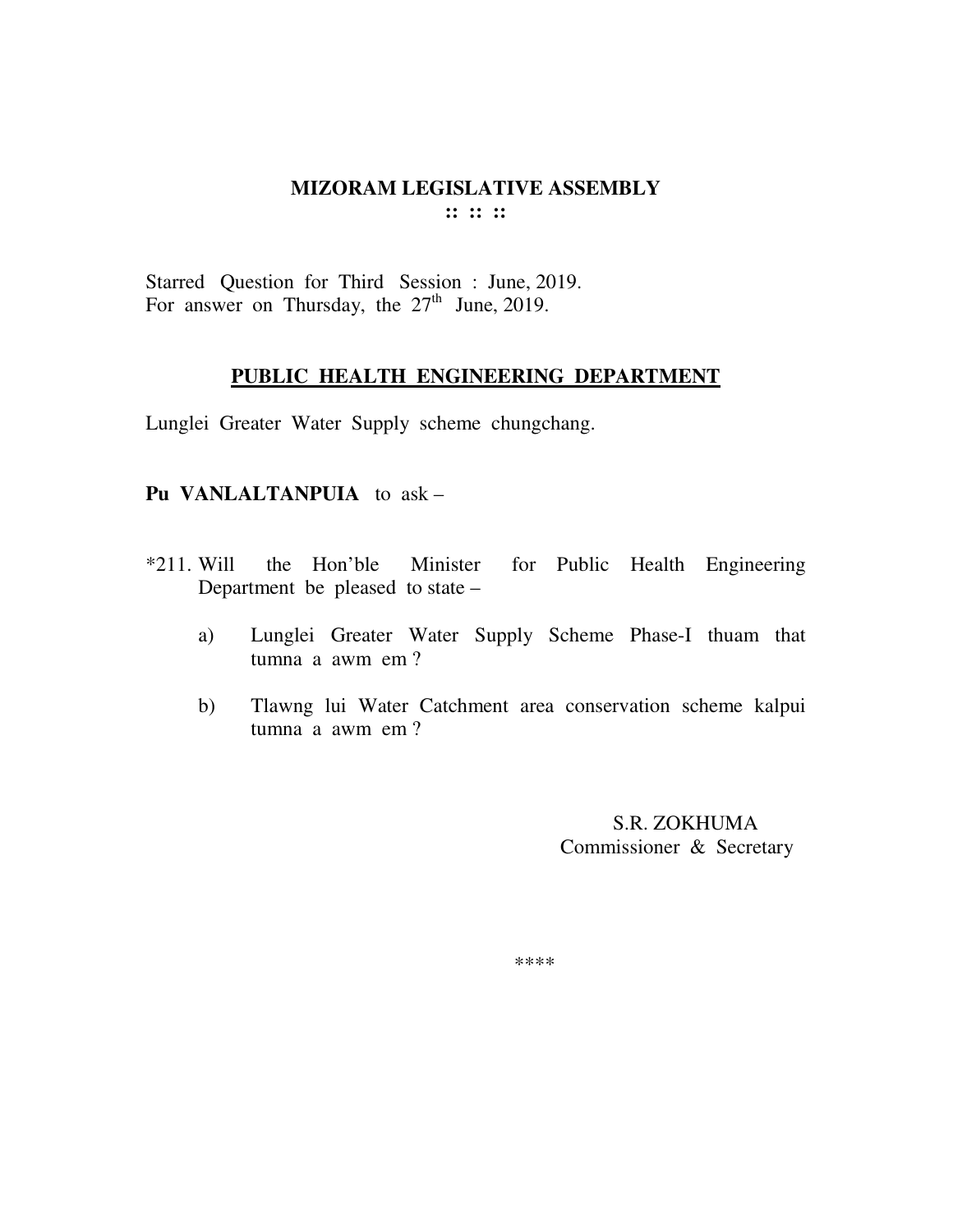Starred Question for Third Session : June, 2019. For answer on Thursday, the  $27<sup>th</sup>$  June, 2019.

# **IRRIGATION & WATER RESOURCES DEPARTMENT**

Irrigable area chungchang.

# Pu LALDUHOMA to ask -

Minister for Irrigation & Water Resources  $*212$ . Will the Hon'ble Department be pleased to state –

Serchhip Constituency chhunga District Irrigation Plan hnuaiah Irrigation area engzata zau nge awm?

> **S.R. ZOKHUMA** Commissioner & Secretary

 $\dots$ ...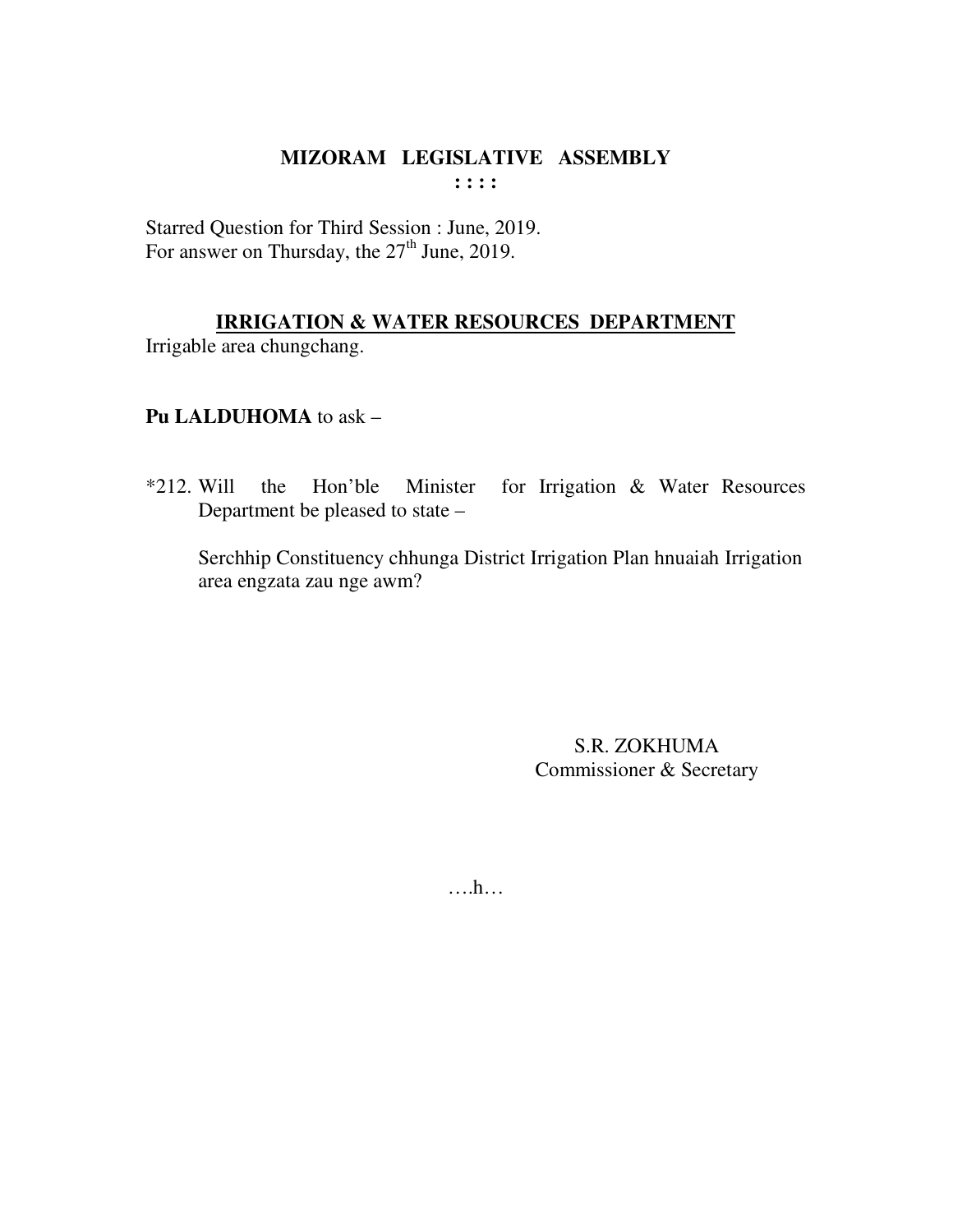**: : :** 

Starred Question for Third Session : June, 2019. For answer on Thursday, the 27<sup>th</sup> June, 2019.

# **HIGHER & TECHNICAL EDUCATION DEPARTMENT**

Siaha Govt. College chungchang.

## **Pu K.T. ROKHAW** to ask –

- \*213. Will the Hon'ble Minister for Higher & Technical Education Department be pleased to state –
	- (a) Siaha Govt. College-ah hian Science leh Commerce stream vawiin thlenga dah loh khi enge a chhan?
	- (b) Dah tura hmalakna a awm em?
	- (c) Tun dinhmunah Lecturer an indaih em?
	- (d) Department hrang hrangah Lecturer engzatnge awm?
	- (e) UGC Norms-in Lecturer neih zat tur a tling em?

S.R.ZOKHUMA Commissioner & Secretary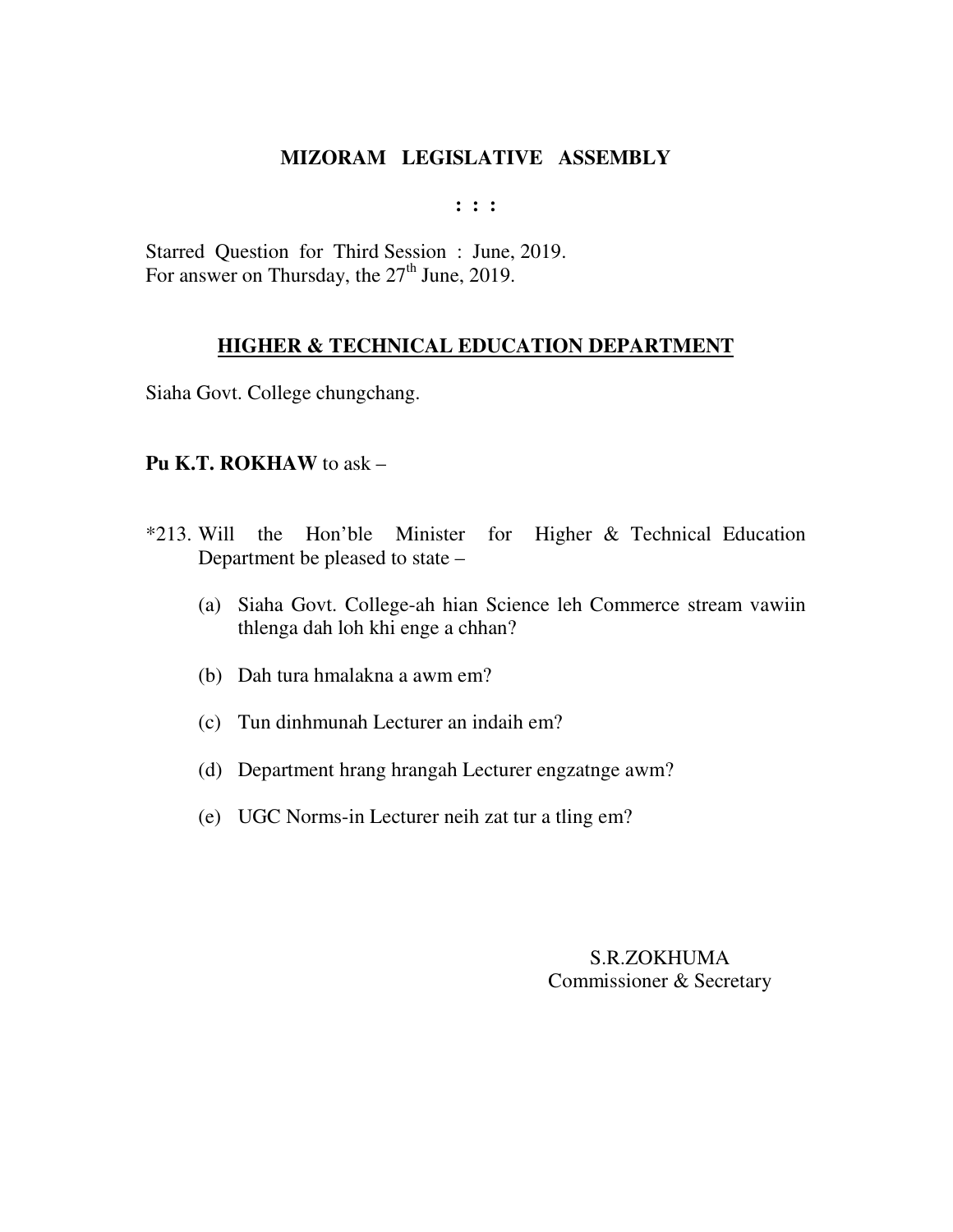**: : :** 

Starred Question for Third Session : June, 2019. For answer on Thursday, the  $27<sup>th</sup>$  June, 2019.

#### **PUBLIC HEALTH ENGINEERING DEPARTMENT**

Chhawnzinga Tuikhuah, Chanmari West chungchang.

#### **Pu C.LALMUANPUIA** to ask –

- \*214. Will the Hon'ble Minister for Public Health Engineering Department be pleased to state –
	- (a) Chanmari West-a Chhawnzinga Tuikhuah atang hian engtik atangin nge mipui in tura tui lak tan anih?
	- (b) Engtik atanga lak theih tawh loh nge a nih?
	- (c) Chhawnzinga Tuikhuah atang hian sorkarin mipui tana tui lak leh a tum em?
	- (d) Tum ta se, engtik atanga hmalak nge a tum?

S.R.ZOKHUMA Commissioner & Secretary